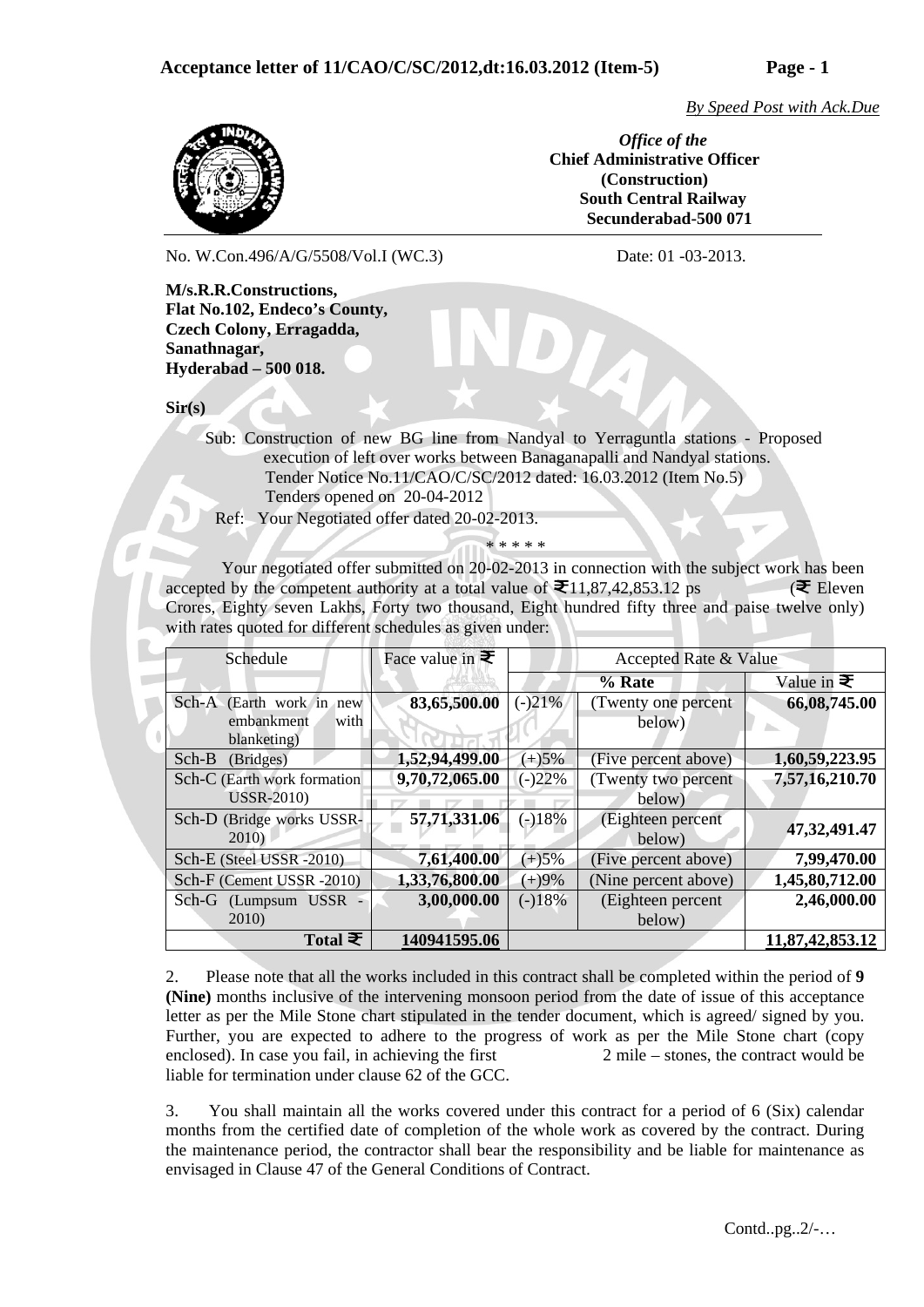: 2 :

4. Please also note that an amount of **59,37,150/-** (i.e., 5% of contract value) is payable towards **Performance Guarantee** for the due and faithful fulfillment of the work within 30 (thirty) days from the date of issue of this letter of acceptance. Extension of time for submission of Performance Guarantee beyond 30 (thirty) days and up to 60 (sixty) days from the date of issue of letter of acceptance will be given with a penal interest of 15% p.a. shall be charged for the delay beyond 30 (thirty) days, ie., from 31<sup>st</sup> day after the date of issue of letter of acceptance. In case you fail to submit the requisite Performance Guarantee even after 60 (sixty) days from the date of issue of letter of acceptance, the contract shall be terminated duly forfeiting EMD and other dues, if any payable against the contract. You shall be debarred from participating in re-tender for this work. This guarantee shall be initially valid up to the stipulated date of completion plus 60 days beyond that. In case, the time for completion of work gets extended you shall get the validity of Performance Guarantee extended to cover such extended time for completion of work plus 60 days**.**

The above said Performance Guarantee shall be furnished either in Cash **or** Irrevocable Bank Guarantee **or** Government Securities including State Loan Bonds at 5 percent below the market value **or** Deposit receipts, Pay orders, Demand drafts and Guarantee Bonds these forms of Performance Guarantee could be either of the State Bank of India or any of the Nationalized Banks **or** Guarantee Bonds executed or Deposits receipts tendered by all Scheduled Banks **or a** Deposit in the Post Office Savings Bank **or** a deposit in the National Savings Certificates **or** Twelve years National Defence Certificates **or** Ten years Defence Deposits **or** National Defence Bonds **or** Unit Trust Certificates at 5 per cent below market value or at the face value whichever is less **or** FDR in favour of FA&CAO/C/ S.C.Railway/ Secunderabad, (free from any encumbrance) will be accepted. The Performance Guarantee shall be released only after physical completion of the work based on the 'Completion Certificate" issued by the competent authority stating that the contractor has completed the work in all respects satisfactorily.

5. If you are interested to furnish the Performance Guarantee as called for in para No.4 above in cash the same shall be lodged with the Chief Cashier/S.C.Rly/ Sec'bad and money receipt issued by him on this account should be forwarded to this office, so that arrangements will be made for execution of necessary agreement.

6. In addition to the above, an amount of  $\bar{\equiv} 59,37,150/4$  is also payable towards full Security **Deposit for the due and faithful fulfillment of the work. The EMD amount furnished along with your offer in the form of TDR No.365919 (A/c. No. 29910300003622) dt.19-04-2012 for 8,55,000/-** issued by **Bank of Baroda, S.R. Nagar Branch, Hyderabad** is adjusted towards part security deposit and the balance Security Deposit amount of **50,82,150/- will be recovered from your running bills at the rate of 10% till the balance S.D amount is fully recovered.** The security deposit shall be released only after the expiry of the maintenance period and after passing the final bill based on a**n 'Unconditional and Unequivocal No Claim Certificate'** submitted by you.

7. Please note that no interest will be payable on the Security Deposit/Performance Guarantee. But the Govt. Securities detailed above will be payable with interest accrued thereon, if they carry any interest.

8(i) **It may please be noted that the limit of variation under Schedule-D USSR Item No.192011 – Earth work in excavation in all kinds of soils may be limited to the barest minimum and in any case not more than beyond 25% over the agreemental quantity. In case, it is required to carry out the work beyond 25% over agreemental quantity, specific approval of the competent authority has to be obtained before taking up the work. Also it may please be noted that the accepted rate of this item shall not be taken as future referral rate unless the total value of the item is minor when compared to the total value of the work.** 

Contd..pg..3/-…